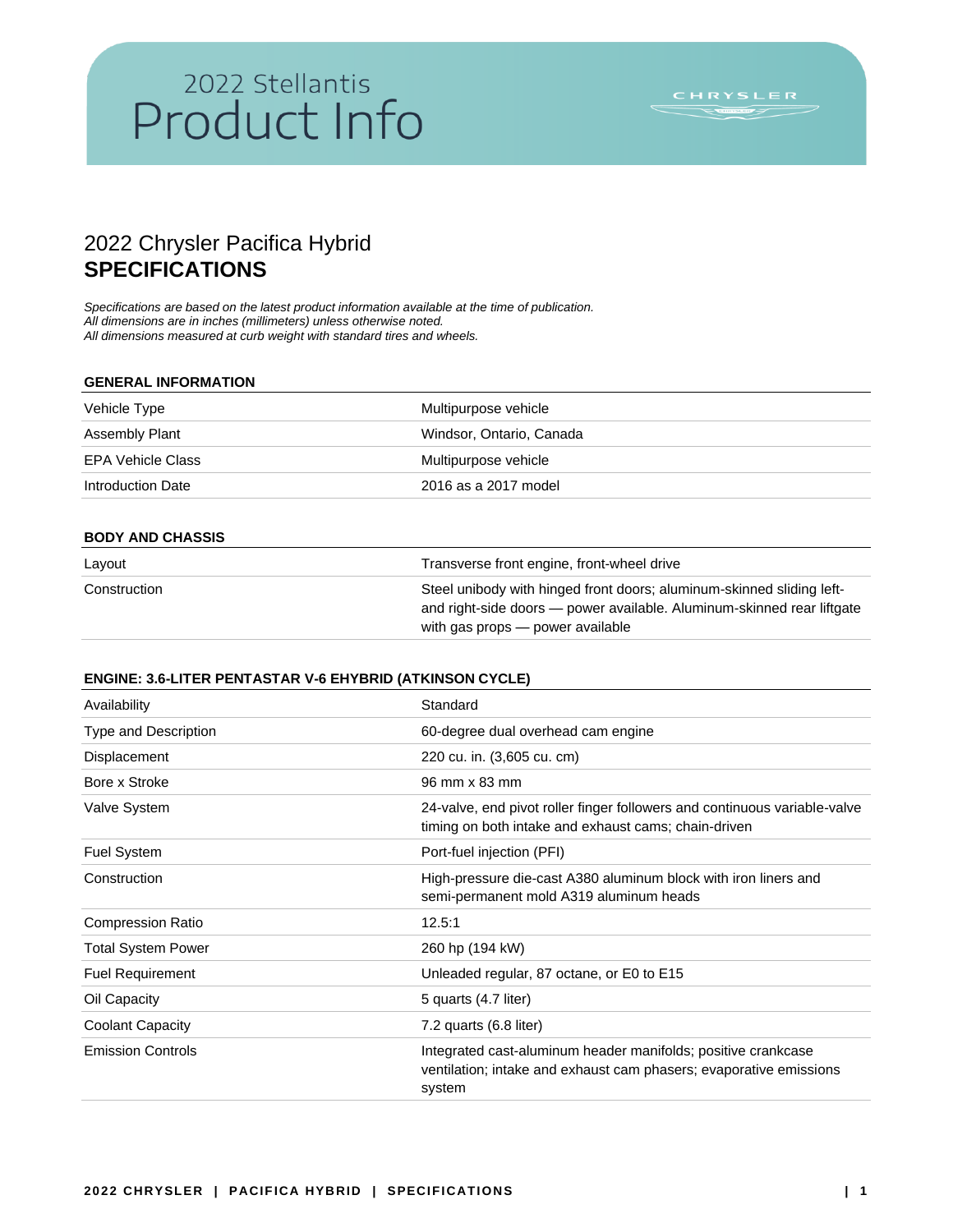## 2022 Stellantis Product Info

### **ENGINE: 3.6-LITER PENTASTAR V-6 EHYBRID (ATKINSON CYCLE) (CONTINUED)**

| EPA Fuel Economy (electric+gas / gas) | 82/30 (500+ miles of total range)             |
|---------------------------------------|-----------------------------------------------|
| <b>Assembly Plant</b>                 | Saltillo South Engine Plant, Saltillo, Mexico |

## **TRANSMISSION: EFLITE ELECTRICALLY VARIABLE** Availability **Standard** Description **Electrically variable transmission with dual-motor EV drive capability** Motor A Power 84 hp (63 kW) Motor B Power 114 hp (85 kW) **HYBRID BATTERY PACK** Availability **Standard** Description High-voltage, 96 cell Li-ion, 16kWh total energy, 360-volt nominal **SUSPENSION** Front The Independent MacPherson strut, coil over gas-charged shock absorbers, stabilizer bar with hydroformed steel perimeter cradle Rear **Independent twist-blade with coil springs**, twin-tube shock absorbers and the springs, twin-tube shock absorbers with integrated rebound springs **STEERING** Type **Electric rack and pinion** Overall Ratio 16.2:1 Turning Diameter (curb-to-curb) 39.7 ft. (12.1 m) Steering Turns (lock-to-lock) 3.13 **BRAKES** Power-assist Type Four-wheel antilock disc regenerative brakes, vacuum assist Availability **Standard on all models** Front Size and type 13.0 x 1.1 (330 x 28) vented rotor with (51.0) single-piston floating caliper

|            | ∪ali⊌ci                   |
|------------|---------------------------|
| Swept area | 73.6 sq. in. (475 sq. cm) |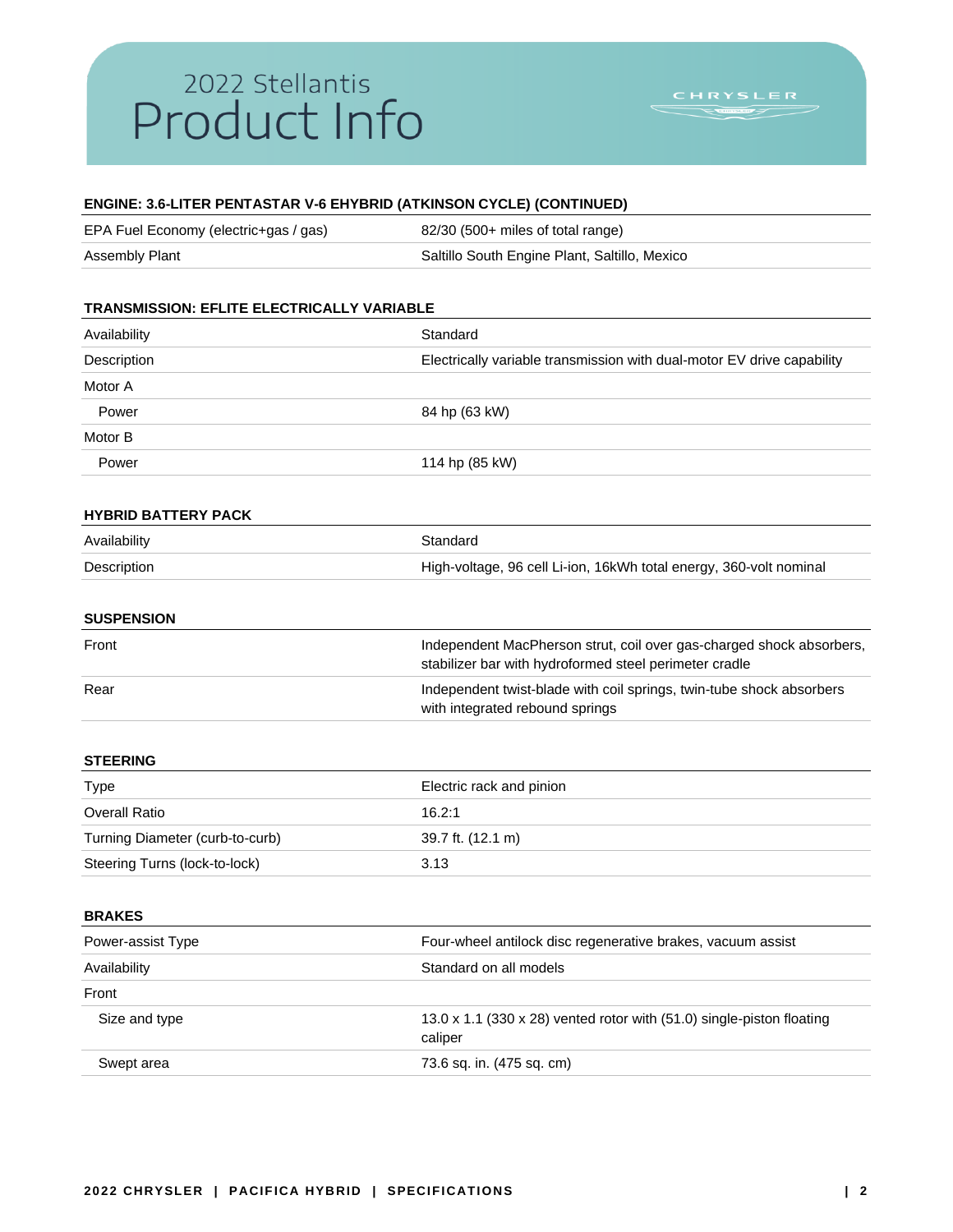# 2022 Stellantis<br>Product Info

## **BRAKES**

| 13.0 x 0.47 (330 x 12) solid rotor with (44.0) single-piston floating<br>caliper |
|----------------------------------------------------------------------------------|
| 66.5 sq. in. (429 sq. cm)                                                        |
| Electric park brake                                                              |
| Standard                                                                         |
| Standard                                                                         |
| Standard                                                                         |
| Standard                                                                         |
|                                                                                  |

### **DIMENSIONS AND CAPACITIES**

| Wheelbase                                     | 121.6 (3,089)                     |
|-----------------------------------------------|-----------------------------------|
| Overhang - Front                              | 38.3 (972)                        |
| Overhang - Rear                               | 44.3 (1,127)                      |
| Track - Front                                 | 68.2 (1,734)                      |
| Track - Rear                                  | 68.2 (1,735)                      |
| Overall Length                                | 204.3 (5189)                      |
| <b>Overall Width</b>                          | 79.6 (2,022)                      |
| <b>Overall Width with Mirrors</b>             | 90.4 (2,297)                      |
| <b>Overall Height</b>                         | 69.9 (1,777)                      |
| Liftover Height                               | 24.3 (617)                        |
| Cargo Width at Wheelhouse                     | 48.8 (1,239)                      |
| Maximum Cargo Height                          | 47.6 (1,208)                      |
| Approach Angle (degrees)                      | 13.5                              |
| Ramp Breakover Angle (degrees)                | 12.3                              |
| Departure Angle (degrees)                     | 18.6                              |
| <b>Ground Clearance</b>                       | 5.1(130)                          |
| Drag Coefficient (Cd)                         | N/A                               |
| Aero CdA                                      | N/A                               |
| Fuel Tank Capacity, gallons (L)               | 16.5 (62.5)                       |
| Gross Vehicle Weight Rating (GVWR), lbs. (kg) | 6,300 (2,858)                     |
| Towing Capacity, Ibs. (kg)                    | Not recommended for hybrid models |
| EPA Curb Weight, Ibs. (kg)                    | 5,010 (2273)                      |
| Weight Distribution (percent front/rear)      | 55.5/44.5                         |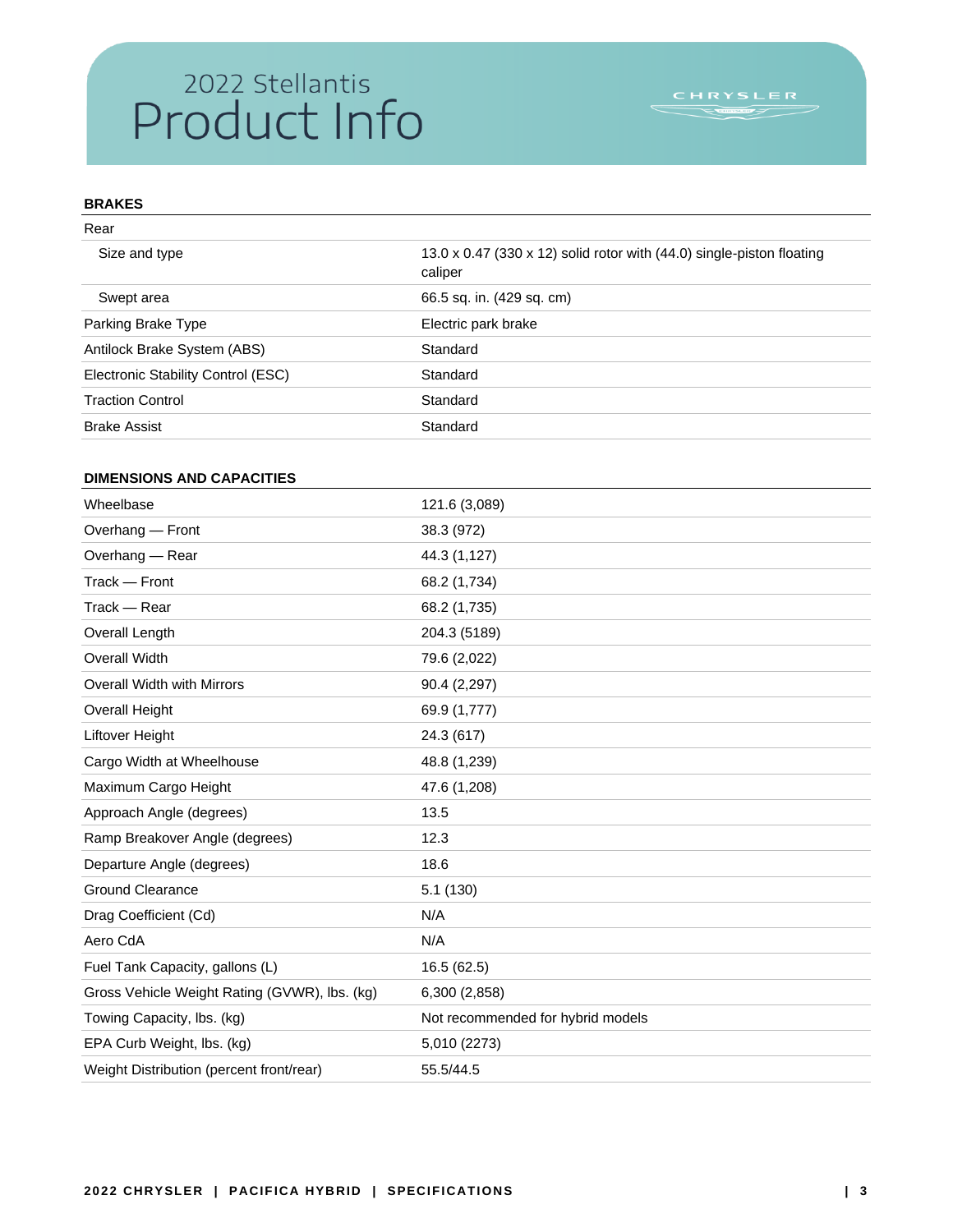# 2022 Stellantis<br>Product Info

| <b>ACCOMMODATIONS</b>                                    |              |
|----------------------------------------------------------|--------------|
| Seating Capacity (front/second/third rows)               | 2/2/3        |
| Total SAE Volume, cu. ft.                                | 197.3        |
| Front                                                    |              |
| Headroom                                                 | 40.1 (1,020) |
| Headroom with sunroof                                    | 38.4 (975)   |
| Legroom                                                  | 41.1 (1,045) |
| Shoulder room                                            | 63.8 (1,622) |
| Hip room                                                 | 59.0 (1,500) |
| Seat travel                                              | 8.7(220)     |
| Recliner angle range (degrees)                           | 58           |
| First row SAE volume, cu. ft.                            | 61.1         |
| Second Row                                               |              |
| Headroom                                                 | 39.6 (1,006) |
| Headroom with sunroof                                    | 38.0 (966)   |
| Legroom                                                  | 39.0 (992)   |
| Minimum knee clearance                                   | 4.8 (123)    |
| Shoulder room                                            | 63.0 (1,602) |
| Hip room                                                 | 64.8 (1,647) |
| Second row SAE volume, cu. ft.                           | 56.5         |
| <b>Third Row</b>                                         |              |
| Headroom                                                 | 38.7 (984)   |
| Headroom with sunroof                                    | 38.7 (984)   |
| Legroom                                                  | 36.5 (929)   |
| Knee clearance                                           | 3.5(89)      |
| Shoulder room                                            | 61.2 (1,555) |
| Hip room                                                 | 49.5 (1,258) |
| Third row SAE volume, cu. ft.                            | 47.5         |
| Cargo Volume                                             |              |
| Maximum passenger volume, cu. ft.                        | 165.0        |
| Maximum SAE volume behind first row, cu. ft.             | 140.5        |
| Maximum SAE volume behind second row, cu. ft.            | 87.5         |
| Maximum SAE volume behind third row, cu. ft.             | 32.3         |
| Total passenger plus volume behind third<br>row, cu. ft. | 197.3        |